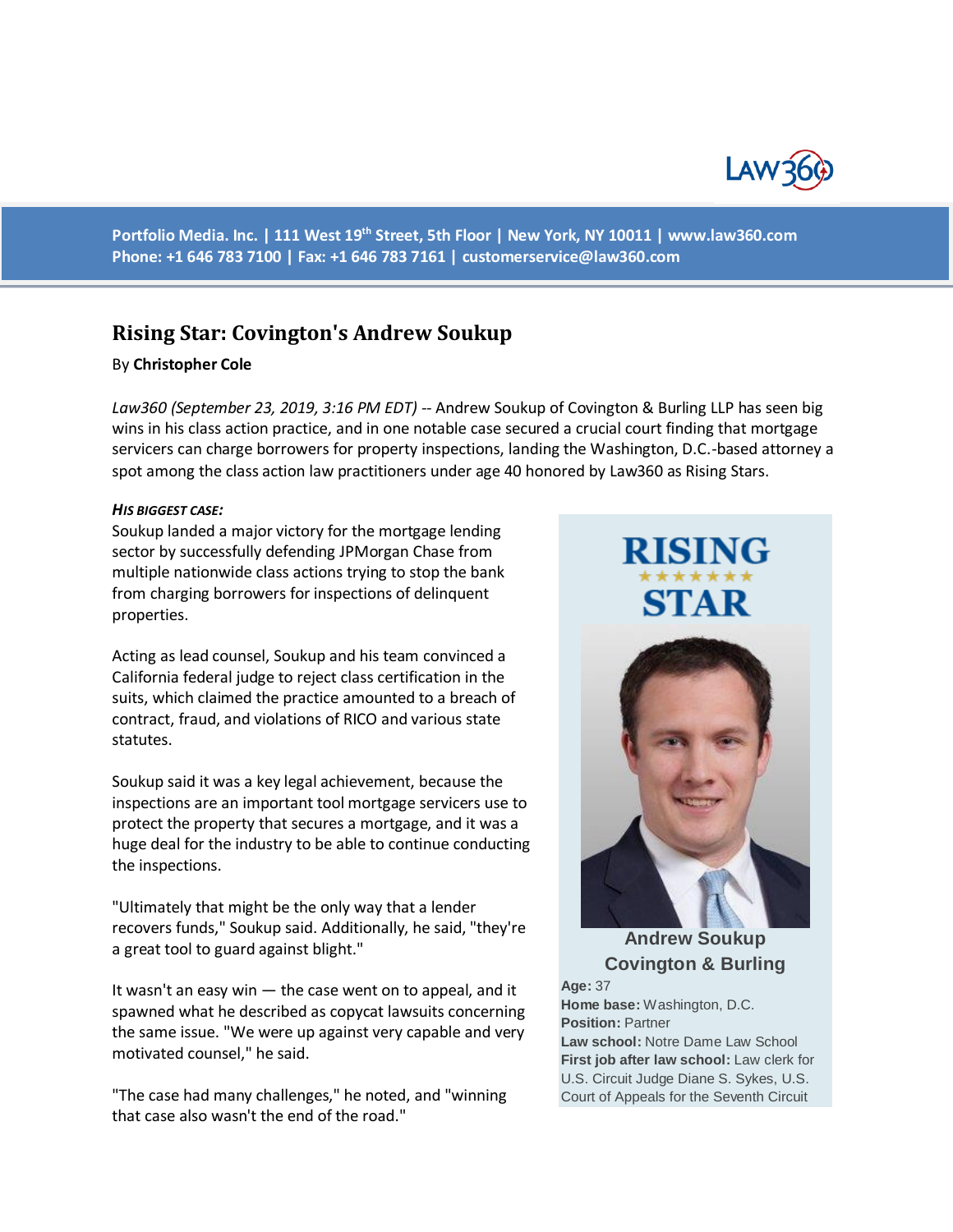### *HIS PROUDEST MOMENT:*

While he said it's "hard to pick one or two," Soukup said one of his best moments was when he persuaded a federal judge to toss a class action over what the plaintiff argued were unauthorized credit card charges.

In that case, he was also acting as lead counsel for JPMorgan, one of several defendants accused of committing fraud and violating a state statute by failing to adequately protect customers from unauthorized charges.

The suit claimed JPMorgan should have done more to protect a consumer from charges that she claimed she never authorized, and Soukup worked to oppose the plaintiff's class certification motion and filed an early summary judgment motion — something of a tough sell at that stage. The judge favored the latter, throwing out the claims against JPMorgan while other parties remained in the case.

Covington said the case presented the novel question of whether a state law could be used to dictate what documents federally chartered financial institutions needed to retain from customers to deem credit transactions authorized — in this case, a local requirement to retain a signed receipt for any credit transaction.

But the judge sided with Soukup's argument that the National Bank Act preempted imposing such requirements on national banks.

"We didn't think a class could or should be certified," Soukup said, adding that the complaint briefs didn't have much "meat on their bones" and he was "grateful that the judge agreed with us."

# *WHY HE'S A CLASS ACTION LAWYER:*

Soukup, the co-chair of the firm's class action litigation practice group, said he was always interested in litigation. His career started in big litigation, and "since then, I've really just grown to relish the opportunity and experience that class action litigation provides."

Soukup, who also does pro bono work, said he enjoys developing "the skills and strategies needed to litigate a case through class certification."

"You have a lot of room for creativity," he said.

# *CHANGES ON THE CLASS ACTION HORIZON:*

Soukup identified two overarching trends in the class action practice area, and one of them is largely procedural: cases could play out more often in novel ways.

"Judges are increasingly recognizing that there are many different ways to manage a class action," he said, predicting that with dockets gummed up with large suits, the courts will increasingly and creatively look to clear cases as quickly as possible.

Soukup also said he thinks that from a substantive perspective, there will be many new and different kinds of cases coming out of rapidly developing technology, such as blockchain and the use of artificial intelligence, and using consumers' information in "new and interesting ways."

"We're already seeing a rise in legislative and regulatory activity in response to the changes," he said, and that means plenty of litigation will follow in the coming years.